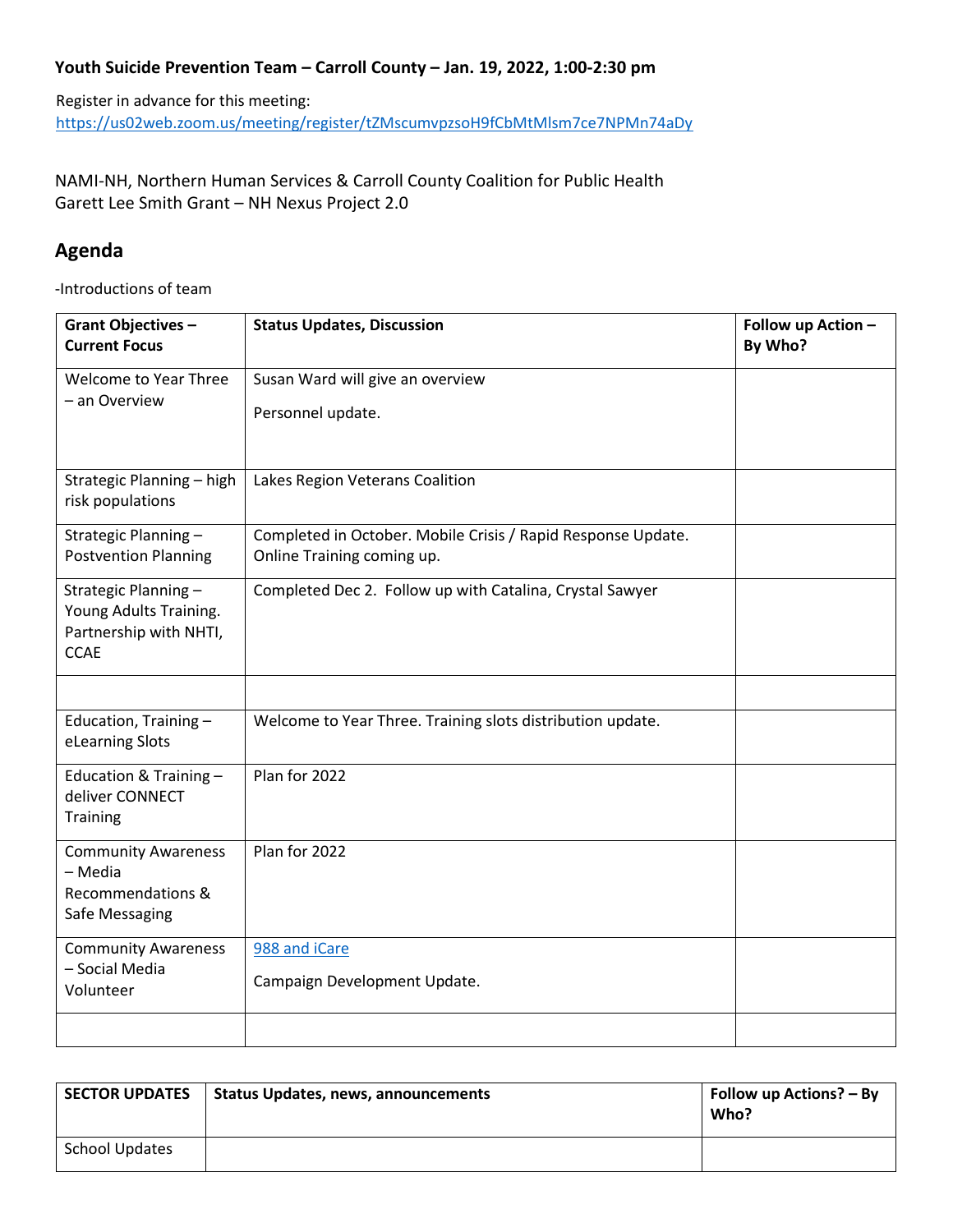| Healthcare<br>Updates $-$<br><b>Memorial Hospital</b><br><b>Community Health</b><br>Need Assessment |  |
|-----------------------------------------------------------------------------------------------------|--|
| Social Services,<br>Other                                                                           |  |

## 2:15 Next Steps for the Implementation Team-

C3PH Carroll County is inviting you to a scheduled Zoom meeting.

Topic: Carroll County Youth Suicide Prevention Team Time: Jan 19, 2022 01:00 PM Eastern Time (US and Canada) Every month on the Third Wed, until Dec 21, 2022, 12 occurrence(s) Jan 19, 2022 01:00 PM Feb 16, 2022 01:00 PM Mar 16, 2022 01:00 PM Apr 20, 2022 01:00 PM May 18, 2022 01:00 PM Jun 15, 2022 01:00 PM Jul 20, 2022 01:00 PM Aug 17, 2022 01:00 PM Sep 21, 2022 01:00 PM Oct 19, 2022 01:00 PM Nov 16, 2022 01:00 PM Dec 21, 2022 01:00 PM Please download and import the following iCalendar (.ics) files to your calendar system.

Monthly:

[https://us02web.zoom.us/meeting/tZMscumvpzsoH9fCbMtMlsm7ce7NPMn74aDy/ics?icsToken=98tyKu](https://us02web.zoom.us/meeting/tZMscumvpzsoH9fCbMtMlsm7ce7NPMn74aDy/ics?icsToken=98tyKuGvrz4qHd2VshyERpwEBY_4c-3xmGJBgvpbvx3IFw1fcQ6hNecVHIJSHo-E) [Gvrz4qHd2VshyERpwEBY\\_4c-3xmGJBgvpbvx3IFw1fcQ6hNecVHIJSHo-E](https://us02web.zoom.us/meeting/tZMscumvpzsoH9fCbMtMlsm7ce7NPMn74aDy/ics?icsToken=98tyKuGvrz4qHd2VshyERpwEBY_4c-3xmGJBgvpbvx3IFw1fcQ6hNecVHIJSHo-E)

Join Zoom Meeting <https://us02web.zoom.us/j/87150790253>

Meeting ID: 871 5079 0253 One tap mobile +13126266799,,87150790253# US (Chicago) +16465588656,,87150790253# US (New York)

Dial by your location

 +1 312 626 6799 US (Chicago) +1 646 558 8656 US (New York) +1 301 715 8592 US (Washington DC) +1 346 248 7799 US (Houston) +1 669 900 9128 US (San Jose) +1 253 215 8782 US (Tacoma) Meeting ID: 871 5079 0253